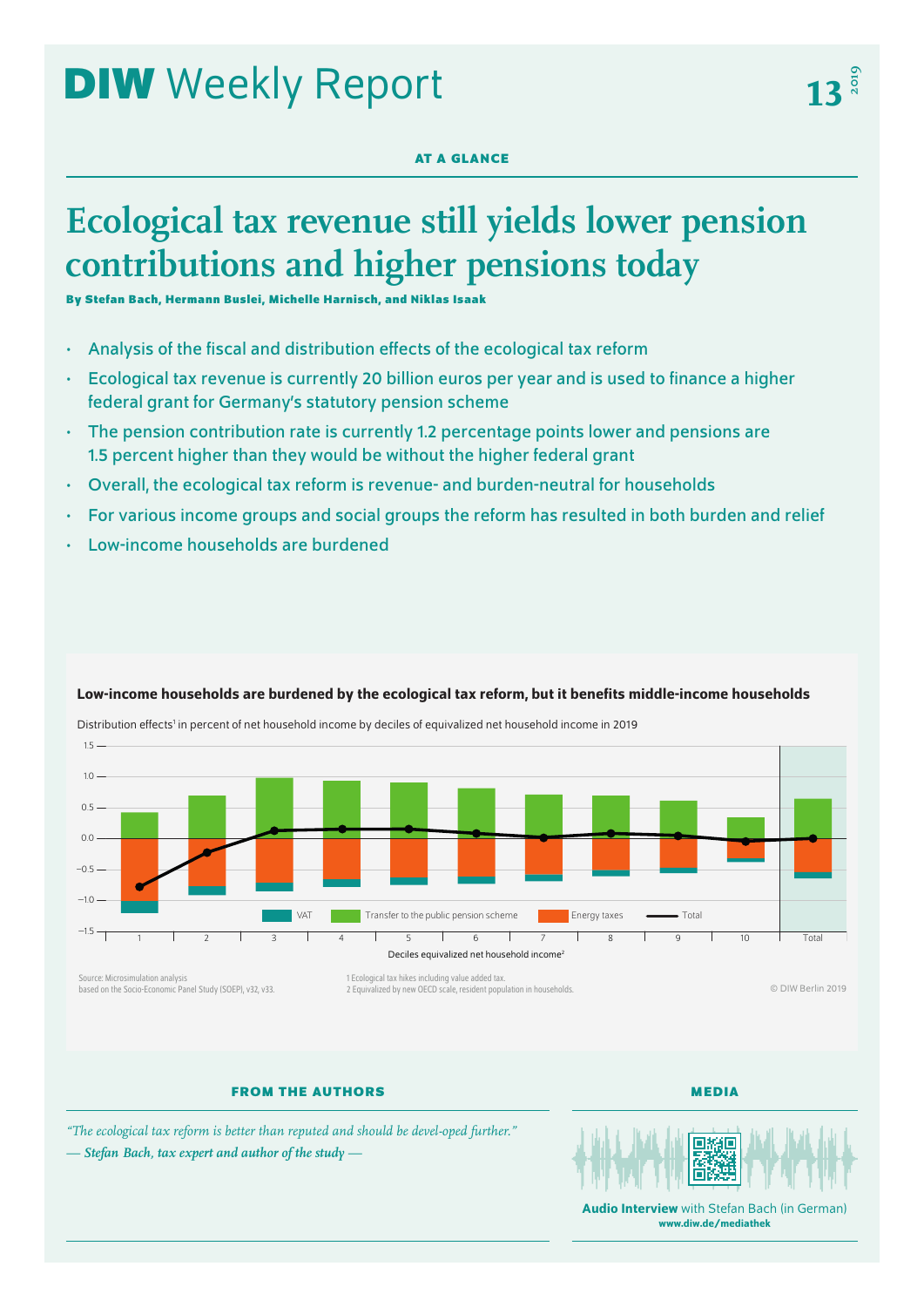# **Ecological tax revenue still yields lower pension contributions and higher pensions today**

**By Stefan Bach, Hermann Buslei, Michelle Harnisch, and Niklas Isaak**

# **ABSTRACT**

The ecological tax reform that Germany implemented between 1999 and 2003 increased energy tax rates—especially on gasoline and diesel. Today, the ecological tax hikes yield an annual revenue of around 20 billion euros or 0.6 percent of GDP. The money is used to finance a higher federal grant to the public pension scheme. Calculations based on a pension simulation model show that the contribution rate to the statutory pension fund is currently 1.2 percentage points lower and pensions 1.5 percent higher than they would be without the currently higher federal subsidies. A microsimulation analysis found that overall, the ecological tax reform is neutral with regard to revenue and burden. For various income groups and social groups, there are certain levels of burden and relief. For example, the reform relieves middle-income households of employees and retired persons who benefit from the public pension scheme. Households with low incomes are actually burdened, as are commuters with long commutes. These distribution effects should be taken into account in a further development of ecological taxes.

Germany's ecological tax reform combines environmental and climate policy guidelines with reforms to the tax and social security contribution system. Ecological taxes on broad resource use and material flows—in particular, on energy or carbon emissions—yield considerable revenue. In turn, the revenue can be used to reduce existing taxes and social security contributions that have a negative economic effect or trigger an undesirable burden ("tax bads, not goods"). This is why the existing tax and social security contribution system can be designed to be more efficient or yield a more equal distribution, alongside its contribution to environmental and climate protection ("double dividend").<sup>1</sup>

Related reform concepts have been developed and discussed as part of, within, during a broad economic policy debate since the beginning of the 1990s. In view of high unemployment, the rising financial burden of social security, and the rise of globalization, the usual recommendation was to use the revenue from the ecological tax to lower social security contributions. This proposal was supported by indicating the high proportion of "extraneous benefits" in the social insurance sector—primarily in the public pension scheme.<sup>2</sup>

The Red-Green federal government adopted the concept in 1999. However, the ecological tax's actual design was much less grand than the original ambition, and the long-term effects on energy consumption and climate protection were minimal.3 The tax rates on gasoline and diesel were the only taxes with perceptible hikes –by 15.35 euro cents per liter each

**<sup>1</sup>** Theoretical optimal tax models were used to analyze environmental taxes' (Pigou taxes) ability to trigger guidance effects as well as efficiency loss (distortions) in the existing tax and social security contribution system. But in a weaker form, the "double dividend" is valid as a rule. See Ronnie Schöb, "The Double Dividend Hypothesis of Environmental Taxes: A Survey," *CESifo Working Paper Series* no. 946 (2003) [\(available online](http://www.cesifo-group.de/DocDL/cesifo_wp946.pdf)). In practical discussions of environmental and economic policy, the "double dividend" was primarily considered part of relieving the social security contribution from earned income and the related contribution to decreasing unemployment.

**<sup>2</sup>** This means benefits that do not serve the original protective purpose of the corresponding social insurance scheme or the parties insured do not pay enough for, for example, taking contribution-free professional training periods and child-raising periods into account or pensions based on minimum income levels. See Damian Fichte, Versicherungsfremde Leistungen in der Gesetzlichen Rentenversicherung und ihre sachgerechte Finanzierung, (2011) (in German; [available online\)](https://www.steuerzahlerinstitut.de/files/20364/Schrift_107__Feb._2011__Fichte_-_Versicherungsfremde_Leistungen_in_der_GRV_und_ihre_sachgerechte_Finanzierung.pdf); and Volker Meinhardt, "Versicherungsfremde Leistungen der Sozialversicherung. Expertise für das IMK," *Hans-Böckler-Stiftung Study*, no. 60 (2018) (in German; [available online](https://www.boeckler.de/pdf/p_imk_study_60_2018.pdf)).

<sup>3</sup> See Claudia Kemfert et al., "Umweltwirkungen der Ökosteuer begrenzt, CO<sub>2</sub>-Bepreisung der nächste Schritt" *DIW Wochenbericht*, no. 13 (2019): 216 (in German; [available online\)](https://www.diw.de/documents/publikationen/73/diw_01.c.617674.de/19-13.pdf).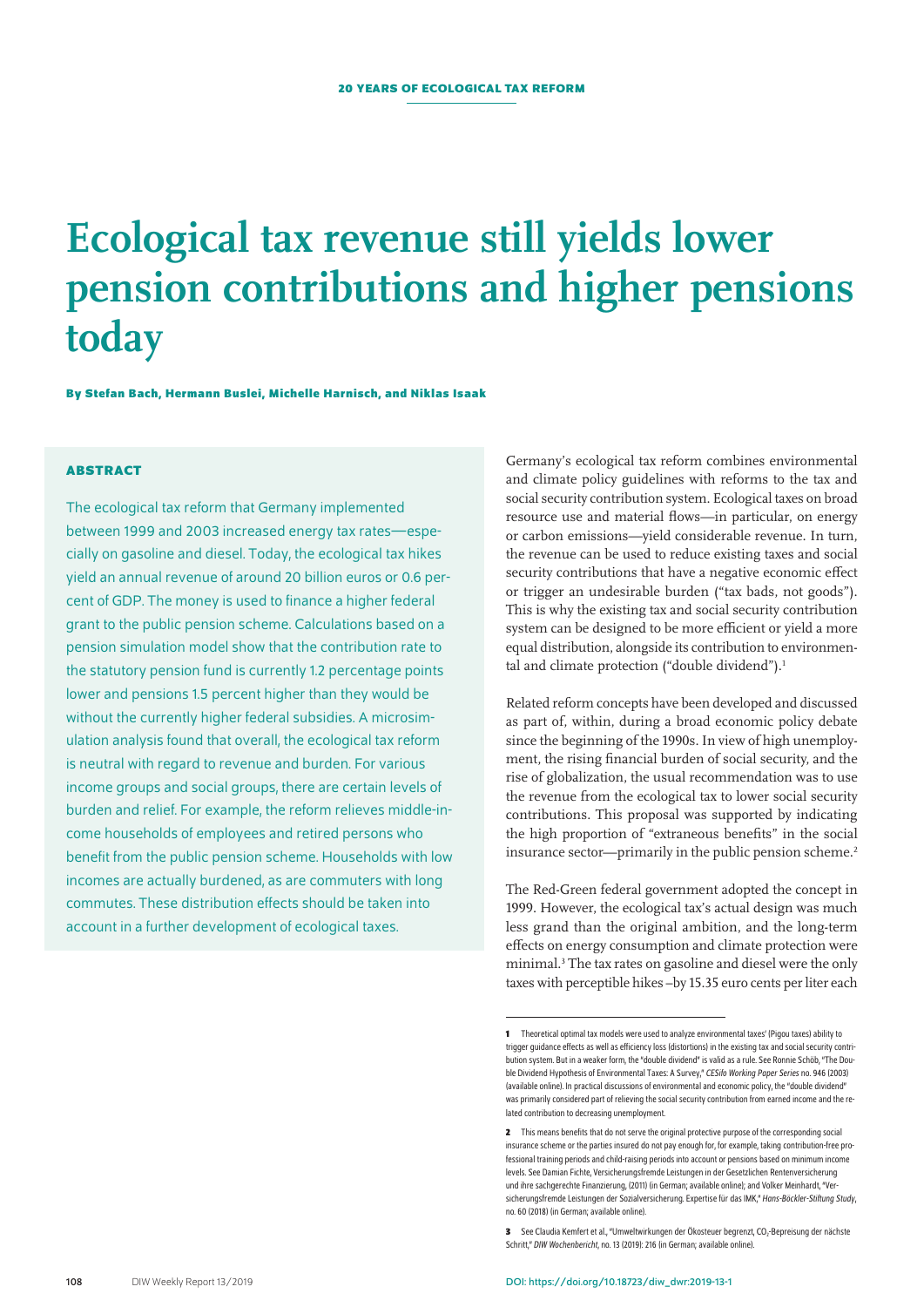#### Table 1

### Fiscal effects of the ecological tax reform, 1999–2019

|                                                         | 1999                                       | 2000 | 2001 | 2002 | 2003 | 2004 | 2005 | 2010 | 2015 | 2016 | 2017 | 2018 | 2019 |
|---------------------------------------------------------|--------------------------------------------|------|------|------|------|------|------|------|------|------|------|------|------|
|                                                         | <b>Billion euros</b>                       |      |      |      |      |      |      |      |      |      |      |      |      |
| Increased energy tax on                                 |                                            |      |      |      |      |      |      |      |      |      |      |      |      |
| Gasoline                                                | 0.9                                        | 2.4  | 3.5  | 4.6  | 5.3  | 5.0  | 4.8  | 4.2  | 3.7  | 3.7  | 3.7  | 3.7  | 3.8  |
| <b>Diesel</b>                                           | 0.8                                        | 2.1  | 3.2  | 4.2  | 5.1  | 5.0  | 4.9  | 5.8  | 6.6  | 6.7  | 6.8  | 6.8  | 6.8  |
| Light heating oil                                       | 0.5                                        | 0.6  | 0.7  | 0.6  | 0.6  | 0.5  | 0.6  | 0.5  | 0.4  | 0.4  | 0.4  | 0.4  | 0.4  |
| Natural gas                                             | 0.5                                        | 0.8  | 0.9  | 0.9  | 2.1  | 2.0  | 2.0  | 1.7  | 1.6  | 1.6  | 2.1  | 2.1  | 2.1  |
| <b>Total</b>                                            | 2.8                                        | 6.0  | 8.3  | 10.3 | 13.1 | 12.6 | 12.2 | 12.2 | 12.3 | 12.5 | 13.0 | 13.0 | 13.0 |
| Introduction and increase of electricity tax            | 1.8                                        | 3.4  | 4.3  | 5.1  | 6.5  | 6.6  | 6.5  | 6.2  | 6.6  | 6.6  | 6.9  | 7.0  | 7.0  |
| <b>Revenue total</b>                                    | 4.6                                        | 9.3  | 12.6 | 15.4 | 19.6 | 19.2 | 18.7 | 18.4 | 18.9 | 19.0 | 20.0 | 20.0 | 20.0 |
| <b>Thereof households</b>                               | 2.6                                        | 5.1  | 6.7  | 8.4  | 10.6 | 10.6 | 10.5 | 10.0 | 9.5  | 9.6  | 9.6  | 9.7  | 9.7  |
| Therof goverment                                        | 0.3                                        | 0.5  | 0.6  | 0.7  | 0.8  | 0.8  | 0.8  | 0.9  | 1.0  | 1.0  | 1.0  | 1.0  | 1.0  |
| Revenue value-added tax (VAT) <sup>1</sup>              | 0.5                                        | 0.9  | 1.2  | 1.4  | 1.8  | 1.8  | 1.8  | 2.1  | 2.0  | 2.0  | 2.0  | 2.0  | 2.0  |
| Transfer to the public pension scheme                   |                                            |      |      |      |      |      |      |      |      |      |      |      |      |
| Increase of contributions for child-<br>raising periods | 4.3                                        | 7.3  | 7.3  | 7.4  | 7.5  | 7.5  | 7.4  | 7.4  | 7.7  | 7.9  | 8.4  | 8.6  | 8.9  |
| Increase of the supplementary<br>federal grant          |                                            | 1.3  | 4.2  | 6.8  | 9.1  | 9.2  | 9.2  | 10.0 | 11.6 | 12.1 | 12.6 | 12.9 | 13.3 |
| <b>Total</b>                                            | 4.3                                        | 8.6  | 11.5 | 14.2 | 16.6 | 16.7 | 16.6 | 17.4 | 19.3 | 20.0 | 21.0 | 21.6 | 22.2 |
|                                                         | As percent of gross domestic product (GDP) |      |      |      |      |      |      |      |      |      |      |      |      |
| <b>Revenue total</b>                                    | 0.22                                       | 0.44 | 0.58 | 0.70 | 0.88 | 0.85 | 0.81 | 0.71 | 0.62 | 0.60 | 0.61 | 0.59 | 0.57 |
| <b>Thereof households</b>                               | 0.13                                       | 0.24 | 0.31 | 0.38 | 0.48 | 0.47 | 0.46 | 0.39 | 0.31 | 0.30 | 0.29 | 0.29 | 0.28 |
| Therof goverment                                        | 0.01                                       | 0.02 | 0.03 | 0.03 | 0.04 | 0.04 | 0.04 | 0.04 | 0.03 | 0.03 | 0.03 | 0.03 | 0.03 |
| Revenue value-added tax (VAT) <sup>1</sup>              | 0.02                                       | 0.04 | 0.05 | 0.07 | 0.08 | 0.08 | 0.08 | 0.08 | 0.07 | 0.06 | 0.06 | 0.06 | 0.06 |
| Transfer to the public pension scheme                   | 0.21                                       | 0.41 | 0.53 | 0.64 | 0.75 | 0.73 | 0.72 | 0.67 | 0.63 | 0.63 | 0.64 | 0.64 | 0.63 |

1 VAT revenue on revenue from households and government.

Sources: Federal Ministry of Finance, Federal Statistical Office, Energy Balances Group, German Statutory Pension Insurance Scheme, own calculations.

© DIW Berlin 2019

in five stages until 2003. An electricity tax was also implemented and raised to 2.05 euro cents per kilowatt hour by 2003. To avoid burdens on the energy-intensive industries and low-income households, the energy tax rates on natural gas and light heating oil only experienced moderate increases. Further, far reaching tax cuts relieved companies in manufacturing, agriculture, and forestry in order to limit their competitive disadvantages in the international market.

# Ecological tax rates and revenue nominally constant since 2003, but relative revenue has decreased

The ecological tax hikes ended in 2003. In that year, they generated extra revenue of 19.6 billion euros or 0.9 percent of GDP (see Table 1, Figure 1). In the following years, the revenue from the ecological tax fell since the consumption of taxed energy sources also decreased. This was primarily due to the sharp increase in oil prices, which rose by over 200 percent between 2003 and 2008. This only reinforced public resentment, which the ecological tax hikes triggered from the outset. That is one of the reasons why the energy tax rate on fuel for use in transportation and heating, which represent the largest proportion of the energy tax revenue, have not been changed since 2003.<sup>4</sup> Electricity has been burdened with the sharp increase in the EEG surcharge since 2010, whose rate is now three times as high as the electricity tax itself.<sup>5</sup>

Since 2004, annual revenue from the ecological tax has been between 18 and 19 billion euros. It has not attained its 2003 level until recent years. With regard to fuel for transportation, there was a shift from gasoline to diesel—partially the result of the lower energy tax rate on diesel. This led to an increase in road freight transport and higher use of cars that run on diesel.<sup>6</sup> The total annual revenue generated by higher fuel tax rates has been around ten billion euros in the past few years. With regard to fuel for heating, there was a slight move to natural gas away from light heating oil, and the extra tax revenue has fluctuated between 1.8 and 2.5 billion euros in recent years. The electricity tax revenue has been around seven billion euros per year most recently.

The total extra revenue from the ecological tax has virtually remained constant since 2003, and as a result, its weight in

duction, tax reductions for the manufacturing sector and energy-intensive processes or the non-energyrelated use of energy sources. And a small tax on coal for heating purposes was implemented.

**<sup>5</sup>** The EEG surcharge finances support for electricity production from renewable energy sources. The financing needs of grid operators are passed on to end consumers. Electricity-intensive companies in the manufacturing sector and railroads are partially exempted from the surcharge. See "EEG-Umlage" in the DIW Glossary (in German; [available online\)](https://www.diw.de/de/diw_01.c.411881.de/presse/diw_glossar/eeg_umlage.html).

**<sup>6</sup>** Federal Ministry of Transport and Digital Infrastructure, Verkehr in Zahlen 2018/2019 (2018) (in German; [available online](https://www.bmvi.de/SharedDocs/DE/Publikationen/G/verkehr-in-zahlen_2019-pdf.pdf?__blob=publicationFile)).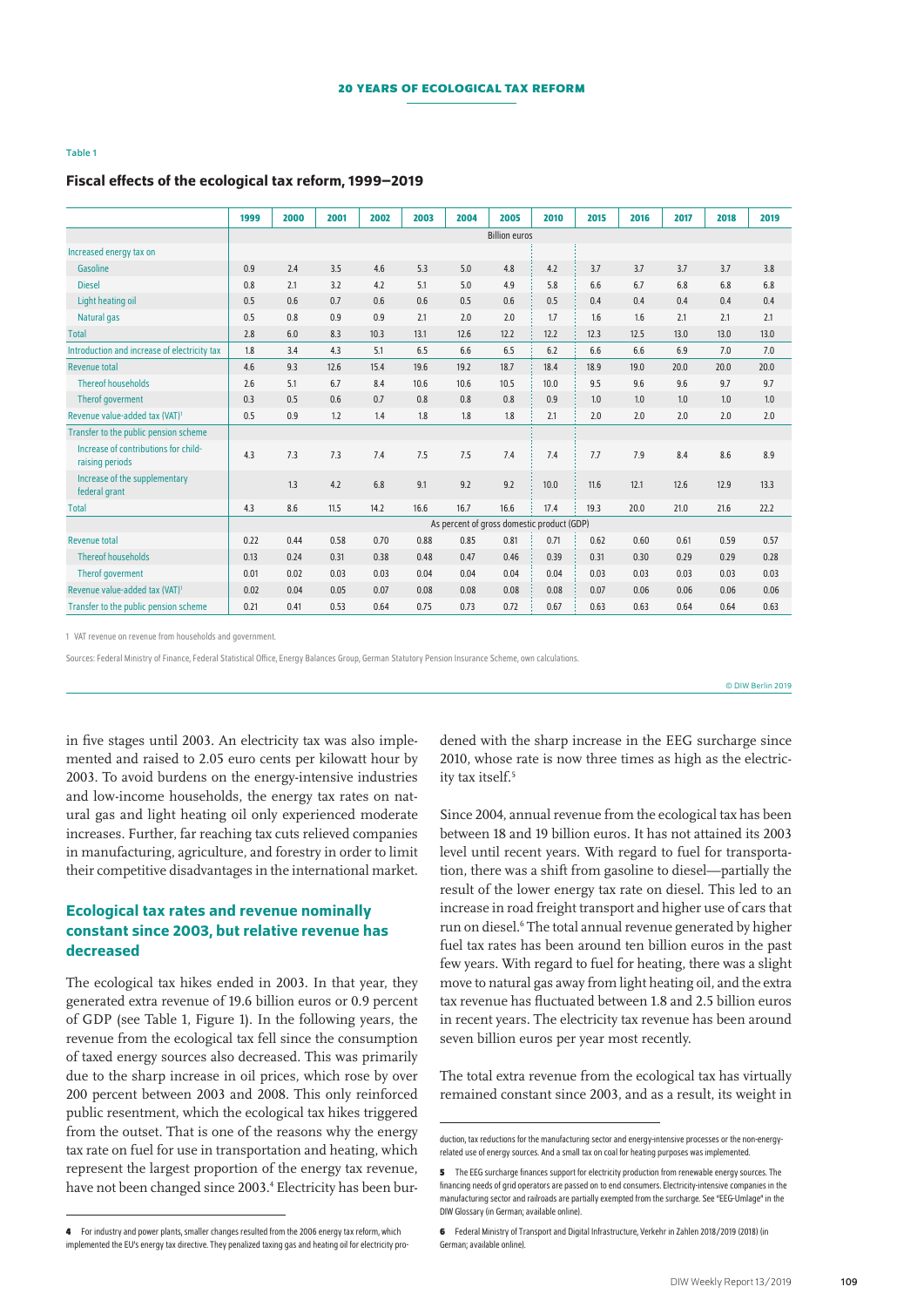#### **20 years of ecological tax reform**

#### Figure 1



# Fiscal effects of the ecological tax reform, 1999–2019

relation to added value and income has diminished. The extra revenue's proportion of GDP has dropped by one third, from 0.9 percent in 2003 to 0.6 percent in 2019.

When it comes to final consumption, the ecological tax has expanded the tax base of the value added tax insofar as it has been completely passed on to the consumption prices for households and the government. It has boosted value added tax revenue accordingly. Most recently, the effect has been quantified at two billion euros per year.

# "Tank up on pension": the ecological tax still finances the pension contribution decrease and pension increase

The largest portion of the ecological tax revenue has been used to top up the federal government's contribution to the statutory pension scheme. On the one hand, the federal government has paid "contributions" for child-raising periods to the public pension scheme since its introduction. In return, the general federal grant was cut by funds that had previously been paid as a lump sum.7 The extra revenue from the continuation of the ecological tax reform of 2000 to 2003 was

used to increase the supplementary federal grant.<sup>8</sup> In total, the higher payments to the statutory pension fund rose to 16.6 billion euros in 2003: 0.75 percent of GDP (see Table 1). The underfinancing of "extraneous benefits" in the statutory pension fund from federal subsidies was no longer a major theme of socio-political debates. In addition, the ecological tax revenue financed support programs of around 0.5 billion euros in 2003 for renewable energy and benefits as specified in the Pension Fund Act (*Altersvermögensgesetz*). The remaining funds were used for budget consolidation.

When viewed in isolation, estimates indicate that the higher level of federal funding lowered the contribution rate to the statutory pension fund in the years after 2003 by 1.5 to 1.7 percentage points.9 At the same time, the reduction in the contribution rate significantly increased pensions via the pension adjustment regulations. Actually, the contribution rate to the statutory pension fund only fell from 20.3 percent in 1998 to 19.5 percent from 2003 to 2006 because weak economic growth, high unemployment, and rising pension expenditure, burdened pension finances.

Contributions to the pension scheme were since then adjusted according to the change in gross wages and salaries per employee. This implied that their proportion of the mostly constant ecological tax revenue gradually increased.

**<sup>7</sup>** Law to Correct Social Insurance and Guarantee Employees' Rights (*Act zu Korrekturen in der Sozialversicherung und zur Sicherung der Arbeitnehmerrechte*) (1998) ([available online](http://www.sozialpolitik-aktuell.de/id-1998/articles/id-1998.947.html)). The amount of the contributions paid is based on the number of children under three. The amount per child is equal to the contribution paid by average earners. The amounts for 1999 and 2000 were specified in the law. Since 2001, the values of one year are updated to the following year, depending on wage changes, any changes in the contribution rate in the statutory pension fund, and the change in the number of children under three. See Deutsche Rentenversicherung Bund, *SGB VI, Text und Erläuterungen, Art. 177*, (2014): 871–873.

**<sup>8</sup>** German Budget Consolidation Law (Gesetz zur Sanierung des Bundeshaushalts, HSanG) dated Dec. 22, 1999, *Bundesgesetzblatt I*, (1999): 2534.

**<sup>9</sup>** Stefan Bach, "Zehn Jahre ökologische Steuerreform: Finanzpolitisch erfolgreich, klimapolitisch halbherzig," *DIW Wochenbericht*, no. 14 (2009): 222 (in German; [available online](https://www.diw.de/documents/publikationen/73/diw_01.c.96632.de/09-14-1.pdf)).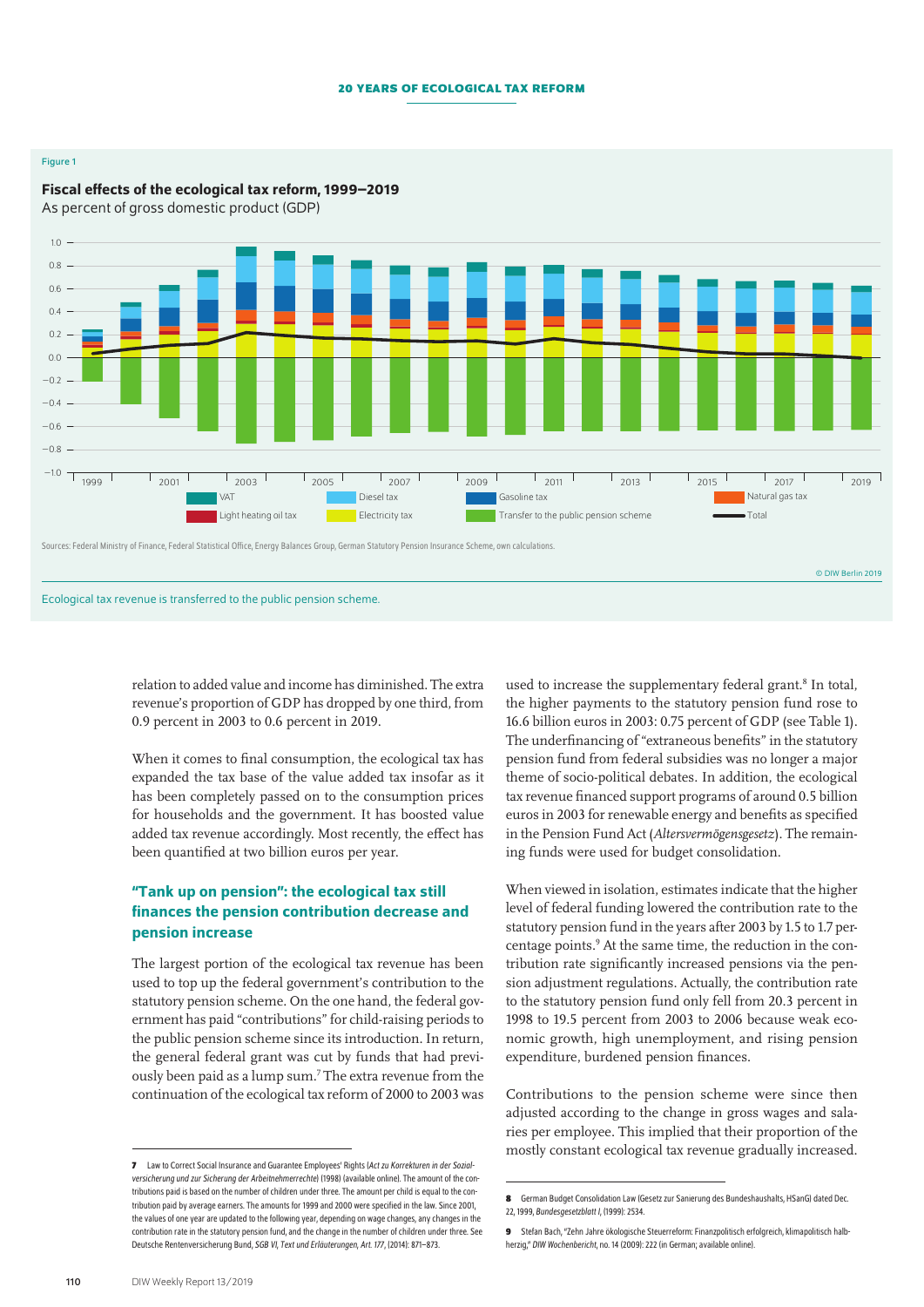Currently, they likely exceed the ecological tax revenue (without the extra revenue from the value added tax) by around two billion euros per year. In other words, all of the current ecological tax revenue of around 20 billion euros per year or 0.6 percent of GDP is now being used to finance higher federal transfers to the statutory pension scheme.

We determined the effect on the contribution rate to the statutory pension fund and the pension level for 2019 and subsequent years using a special version of PenPro, our pension simulation model.<sup>10</sup> We simulated the effect of a reduction in the federal government's contributions for child-raising periods and a supplementary federal grant to the extra federal funding of 20 billion euros. The results show that in and of itself, reducing the level of federal funding would raise the contribution rate to the statutory pension fund by 1.6 percent. This would reduce the pension adjustment and in subsequent periods, raise the general federal grant. After several years, the reciprocal adjustment processes would lead to a contribution increase of 1.2 percentage points and a pension reduction of 1.5 percent. The general federal grant would rise to nearly 1 billion euros.

If they reversed the ecological tax reform today and cut the federal grant to the statutory pension scheme by an amount equal to the ecological tax revenue, in the medium term the contribution rate would have to rise by 1.2 percentage points. The pension benefits were 1.5 percent below the level that would be attained without withdrawing this funding.

# Pension contribution decrease and pension increase compensate for the ecological tax burden—but not among low earners

We simulated the distribution effects of the ecological tax reform with our STSM microsimulation model based on the Socio-Economic Panel (SOEP) (see box). The results are presented in deciles of equivalence weighted household net incomes.<sup>11</sup>

We assumed that 100 percent of the ecological tax hikes would be passed on to consumer prices, including the value added tax on the ecological tax. Accordingly, energy products became more expensive and real income was reduced. The

## Figure 2

## Distributional impact of the ecolgical tax reform<sup>1</sup> on households, 2019

As percent of net household income



distribution effects are presented in relation to net income (see Figure 2). Based on the current data, the adjustment reactions of the households to the change in energy prices or the reduced pension contributions are included in this analysis since the ecological tax reform has been in effect for many years. Insofar as household adjustment reactions have increased other expenditures—for lower-consumption vehicles, household appliances, and heating systems or energyefficiency upgrades for buildings, for example—we slightly underestimated the income effects. We also neglected the effects of the ecological tax reform on the prices of energy-intensive products and overall economic growth. However, they are minimal: the various exceptions and benefits outside the transportation sector have left the incentives for energy uses largely unchanged. The effect on macroeconomic growth is presumably more positive than negative.12

The ecological tax burdens are regressive across income groups. This means they place a heavier burden relative to net income on poor households than on rich households. The effect is especially marked with regard to the electricity tax. The average electricity consumption of households

**<sup>10</sup>** Hermann Buslei, "Erhöhung der Regelaltersgrenze über 67 Jahre hinaus trägt spürbar zur Konsolidierung der Rentenfinanzen und Sicherung der Alterseinkommen bei," *DIW Wochenbericht*, no. 48 (2017) (in German; [available online](https://www.diw.de/documents/publikationen/73/diw_01.c.571863.de/17-48-3.pdf)). We used a modified version of the simulation model that only includes the adjustments for the contribution rate, pension value, and general federal grant. All other influencing variables—economic output, wage sum, and the number of contribution payers and pension recipients, etc. were held constant at the 2019 level. We consciously ignored the regulations on the fluctuating reserve in order to hide their discretionary effects on the variables of interest. Nor did we consider the safeguards as specified in Art. 68a of Social Code IV. As a result, the model calculation yielded a decline in pension benefits. In other words, we proceeded as if the 2019 reform had been implemented several years before in order to observe the distribution effects in the medium term. See similar simulations on the effects of the pension for mothers (*Mütterrente*) in Stefan Bach, Hermann Buslei, and Michelle Harnisch, "Die Mütterrente II kommt vor allem Rentnerinnen mit geringen und mittleren Einkommen zugute," *DIW Wochenbericht* no.28 (2018): 613–622 ([available online\)](https://www.diw.de/documents/publikationen/73/diw_01.c.594068.de/18-28-1.pdf).

**<sup>11</sup>** In order to make the income situations of households of varying sizes and compositions comparable, we determined a per-capita needs-adjusted net income for each household member (equivalent income) as per the usual international needs scale ("new OECD scale"). Also see "*Äquivalenzeinkommen*" in the DIW Glossary (in German; [available online\)](http://www.diw.de/de/diw_01.c.411605.de/). Subsequently, the population was assigned to one of ten groups of the same size (deciles) based on level of net equivalent income

**<sup>12</sup>** Stefan Bach, Michael Kohlhaas, and Barbara Praetorius, "Wirkungen der ökologischen Steuerreform in Deutschland," *DIW Wochenbericht*, no. 14 (2001) ([available online](https://www.diw.de/sixcms/detail.php?id=286182)); and Stefan Bach etal., "Die ökologische Steuerreform in Deutschland. Eine modellgestützte Analyse ihrer Wirkungen auf Wirtschaft und Umwelt" (Berlin, Heidelberg: Springer Verlag, 2001).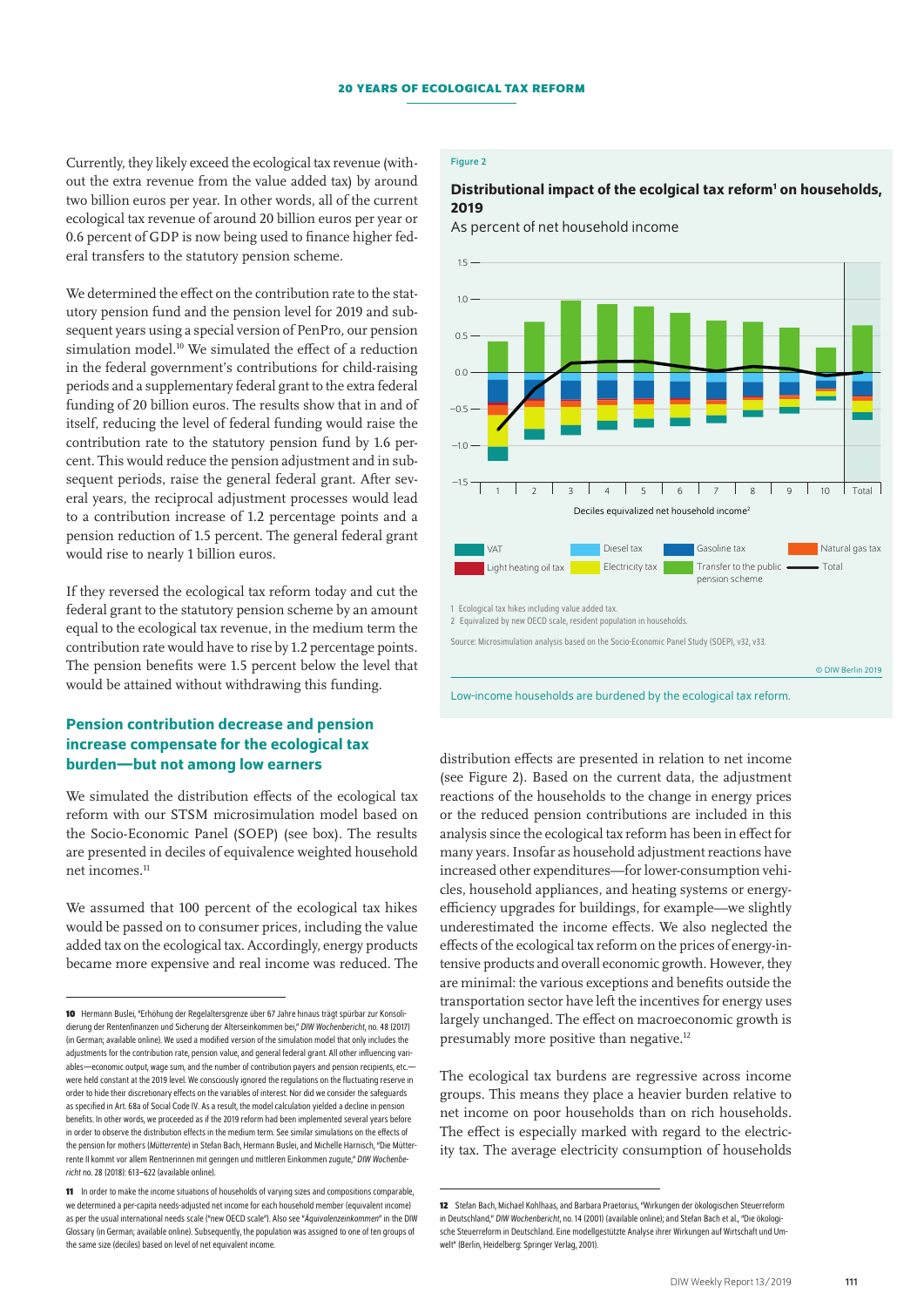#### Box

#### Database and simulations with the STSM microsimulation model

STSM is a comprehensive microsimulation model for empirically analyzing the effect of income tax, social security payments, and monetary social transfers on the economic situation and employment of households.<sup>1</sup> The database for the present study is the 2016 survey wave of the Socio-Economic Panel Study (SOEP).<sup>2</sup> The SOEP records detailed information on income levels (earned income, capital income, and transfer income) and various socio-economic characteristics. On this basis it is possible to simulate income tax, social security contributions, and social transfers with great precision. STSM contains complex simulation modules on personal income tax and the solidarity surcharge, social security contributions, and key social transfers (unemployment benefit, housing allowance, parental benefit, child benefit, child supplement, and social assistance benefits). The incomes used were updated to 2019.

**2** The [Socio-Economic Panel \(SOEP\)](https://www.diw.de/en/diw_02.c.299771.en/about_soep.html) is a representative longitudinal survey of households in Germany. The survey began in 1984 and the 2015 wave encompassed 16,000 households with 41,000 persons.

The database can be used to reliably simulate pension contributions for the respective applicable contribution rates and contribution measurement bases. We simulate the effects on the pension level by proportionally adjusting all gross pensions of the statutory pension schemes. The ecological tax burden is simulated based on the 2015 survey wave, in which detailed information on energy consumption was collected.3

#### Consequences for taxes and social transfers

For the microsimulations, we took into account that changes in pension contributions and pensions in turn change the income tax burden and needs-tested social transfers—particularly social assistance benefits, child supplement, and housing allowance. Changes in employer contributions that affect taxable income and therefore, the company's tax burden, were not included. Nor did the analysis take into account the possibility that the reduced employer contribution could benefit employees in the form of higher gross wages.

equals 1,550 kilowatt hours per person per year. The figure is practically constant across income groups. Accordingly, all households pay more or less the same amount of electricity tax. Since net incomes in the top decile are around 6.5 times higher than in the lowest decile, the electricity tax's relative burden is larger among low earners. While the households in the lowest decile pay more than 0.4 percent of their net income in electricity taxes, the top decile pays less than 0.1 percent. On average, households have an electricity tax burden of 0.16 percent of net income.

Light heating oil and natural gas are taxed at higher rates and the regressive distribution effect is not as pronounced, since higher income households typically have larger living spaces (and have to heat more). However, at an average 0.07 percent of net income, the heating fuel tax is not especially significant. The proportion in the lowest decile is just under 0.2 percent.

The transportation fuel tax is much less regressive. Low earners are significantly less likely to have cars and use them less frequently than households with medium or high incomes. Kilometers driven and fuel consumption are largely defined by trips to and from work.13 Since commuters frequently use diesel vehicles, the burden of higher diesel tax is actually slightly progressive and does not become regressive until the top decile. The burden resulting from the gasoline tax hike is significantly less regressive in comparison to the heating fuel and electricity taxes.

Overall, ecological tax hikes including VAT for households in 2019 are 0.64 percent of net income. At 1.2 percent, they are perceptible in the lowest decile, while they only represent 0.4 percent of net income in the top decile.

The pension contribution decrease and pension increase ultimately raise net income. For retired persons who receive benefits from the statutory pension fund, the gain in income is slightly reduced by higher social security contributions and the income taxes they have to pay on the pension increase. As pension contributions are deductible from taxable income, lower contributions lead to a marginally higher income tax burden for employees. Households receiving social assistance benefits for the elderly experience little or no relief, as higher pension income is deducted from their needsbased social assistance benefits. These effects were taken into account in the microsimulation analyses and presented in summaries.

Relative to net income, the relief provided by the ecological tax reform to the lower and upper income deciles is lower than the relief to the middle income deciles. In the lower deciles, there are fewer employed persons who benefit from

<sup>1</sup> See Stefan Bach et al., "Aufkommens- und Verteilungswirkungen eines Entlastungsbetrags für Sozialversicherungsbeiträge bei der Einkommensteuer (SV-Entlastungsbetrag)," *DIW Berlin Politikberatung kompakt*, no. 128 (in German; [available online](http://www.diw.de/documents/publikationen/73/diw_01.c.581261.de/diwkompakt_2018-128.pdf)); and Viktor Steiner etal., "Documentation of the Tax-Benefit Microsimulation Model STSM. Version 2012," *DIW Berlin Data Documentation*, 63 (2012) [available online.](https://www.diw.de/documents/publikationen/73/diw_01.c.394794.de/diw_datadoc_2012-063.pdf)

**<sup>3</sup>** See Stefan Bach, Michelle Harnisch, and Niklas Isaak, Verteilungswirkungen der Energiepolitik – Personelle Einkommensverteilung. Forschungsprojekt im Auftrag des Bundesministeriums für Wirtschaft und Energie, (2018) (in German; [available online](https://www.bmwi.de/Redaktion/DE/Publikationen/Studien/verteilungswirkungen-der-energiepolitiken.pdf?__blob=publicationFile&v=8)).

**<sup>13</sup>** While the proportion of employed persons is low in the lower three deciles—and their distance to the workplace is minimal—the proportion of commuters with long distances to the workplace (over 20 kilometers) steadily increases from 11 percent in the third decile to 28 percent in the ninth decile. In the top decile, it returns to a somewhat lower level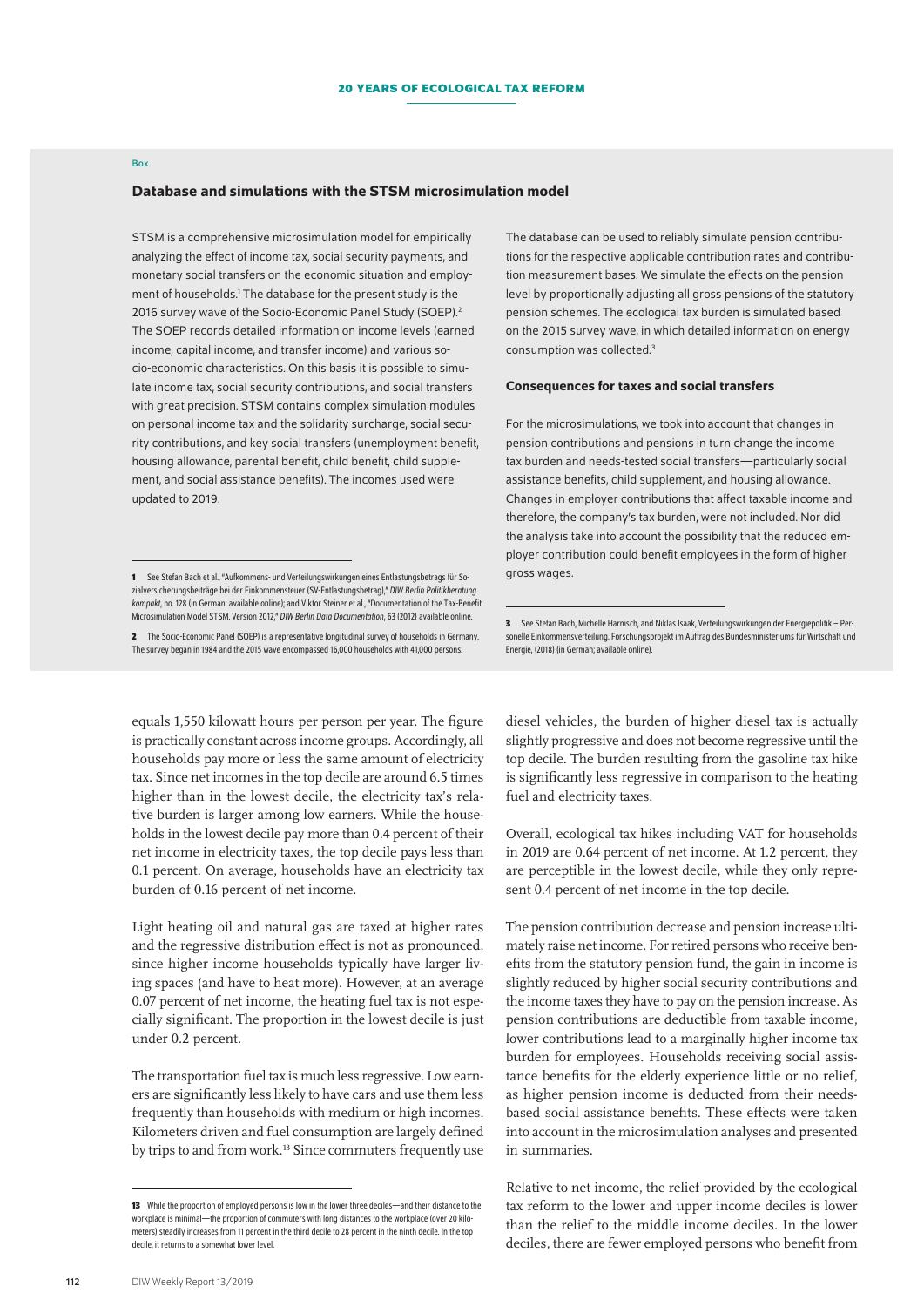#### Table 2

#### Distributional impact of the ecolgical tax reform on groups of households, 2019

| <b>Deciles equivalized net</b><br>household income <sup>1</sup> |                                    | Haushalte von/in       |              |                               |                       |                                               |                    |  |  |  |  |
|-----------------------------------------------------------------|------------------------------------|------------------------|--------------|-------------------------------|-----------------------|-----------------------------------------------|--------------------|--|--|--|--|
|                                                                 | <b>Total</b><br>households         | Employees <sup>2</sup> | $Commuters3$ | <b>Pensioners<sup>4</sup></b> | <b>Single parents</b> | <b>Couples with</b><br>2 and more<br>children | <b>Rural areas</b> |  |  |  |  |
|                                                                 | As percent of net household income |                        |              |                               |                       |                                               |                    |  |  |  |  |
| 1st decile                                                      | $-0.78$                            | $-1.16$                | $-1.37$      | $-0.12$                       | $-1.02$               | $-0.98$                                       | $-0.89$            |  |  |  |  |
| 2nd decile                                                      | $-0.23$                            | $-0.75$                | $-0.90$      | 0.66                          | $-0.62$               | $-0.84$                                       | $-0.27$            |  |  |  |  |
| 3rd decile                                                      | 0.13                               | $-0.48$                | $-0.71$      | 0.78                          | $-0.34$               | $-0.45$                                       | 0.07               |  |  |  |  |
| 4th decile                                                      | 0.15                               | $-0.27$                | $-0.47$      | 0.70                          | $-0.06$               | $-0.33$                                       | 0.15               |  |  |  |  |
| 5th decile                                                      | 0.15                               | $-0.23$                | $-0.35$      | 0.75                          | $-0.18$               | $-0.26$                                       | 0.07               |  |  |  |  |
| 6th decile                                                      | 0.08                               | $-0.18$                | $-0.30$      | 0.68                          | $-0.11$               | $-0.14$                                       | 0.02               |  |  |  |  |
| 7th decile                                                      | 0.02                               | $-0.17$                | $-0.34$      | 0.70                          | $-0.18$               | $-0.20$                                       | $-0.05$            |  |  |  |  |
| 8th decile                                                      | 0.08                               | $-0.07$                | $-0.19$      | 0.73                          | $-0.11$               | $-0.12$                                       | 0.00               |  |  |  |  |
| 9th decile                                                      | 0.05                               | $-0.06$                | $-0.18$      | 0.71                          | $-0.28$               | $-0.11$                                       | 0.02               |  |  |  |  |
| 10th decile                                                     | $-0.04$                            | $-0.10$                | $-0.15$      | 0.51                          | $-0.18$               | $-0.20$                                       | $-0.11$            |  |  |  |  |
| <b>Total</b>                                                    | 0.00                               | $-0.19$                | $-0.28$      | 0.70                          | $-0.47$               | $-0.34$                                       | $-0.06$            |  |  |  |  |
| <b>Decile ratios</b>                                            |                                    |                        |              |                               |                       |                                               |                    |  |  |  |  |
| 10/1                                                            | 0.05                               | 0.09                   | 0.11         | $-4.17$                       | 0.17                  | 0.21                                          | 0.12               |  |  |  |  |
| 10/5                                                            | $-0.27$                            | 0.43                   | 0.42         | 0.68                          | 0.98                  | 0.78                                          | $-1.57$            |  |  |  |  |
| 5/1                                                             | $-0.20$                            | 0.20                   | 0.26         | $-6.16$                       | 0.18                  | 0.27                                          | $-0.08$            |  |  |  |  |

1 Equivalized by new OECD scale, resident population in households.

2 Households with employed persons aged 25 to 64 years, without pensioners.

3 Over 20 kilometers distances to the workplace.

4 Households of pensioners aged 65 and more, without employed persons.

Source: Microsimulation analysis based on the Socio-Economic Panel Study (SOEP), v32, v33.

© DIW Berlin 2019

decreases in the pension contribution: unemployed persons and students, for example. Retired persons with low income often live on social assistance from which the higher pensions are deducted. In the upper income groups, the proportions of the self-employed, civil servants, and civil service pensioners are greater—as is the importance of capital income. This is why the relief is not as great in these groups.

Overall, the ecological tax reform is almost revenue-neutral and therefore, burden-neutral for households. However, varying levels of burden and relief are apparent when income groups and social groups are analyzed. The lowest decile is burdened with 0.8 percent of net income; in the middle income groups the levels of relief are up to 0.15 percent of net income, and the upper two deciles are minimally affected in either direction.

An analysis by social group found that employed persons and above all, commuters with long distances to the workplace are burdened, and those with low incomes are perceptibly burdened (see Table 2). Single parents also experience a relatively high burden. They typically do not have high fuel costs but are burdened when it comes to electricity and heating fuel and benefit less from the pension contribution decrease and pension increase. Families with two or more children are burdened across all income groups. In this case, higher transportation fuel consumption for commuters probably plays a stronger role. Retired persons, on the other hand, are primarily relieved, since they benefit from the pension increase and have lower transportation fuel expenditures. Households in rural regions benefit slightly less than households overall because they do not have significantly higher energy expenditures in comparison to the average.

The calculations neglect to reflect that households receiving needs-based social assistance benefits are partially compensated for higher electricity and heating fuel taxes because the state pays their heating costs and adjusts the standard benefits. To this extent, we have slightly overestimated the effect of the ecological tax increases on low earners. However, the proportion of people who do not take up needs-based social assistance benefits and the children's allowance is also significant.

Ultimately, the question is what effect decreasing the pension contribution had on the income distribution and the labor market. In the microsimulation analysis, we only took the reduced pension contribution for employees into account and ignored the employer contribution. With regard to companies, energy tax hikes and reductions in employer contributions basically balanced each other out. Insofar as individual employers were relieved by the pension contribution decrease in the long term, their profits rose. Since companies and corporate shares are concentrated in the upper deciles and the top percentiles, only high and very high income groups benefit from this. In reality, to some extent reduced employer contributions trickled down to their employees in the form of higher gross wages—corresponding to the typical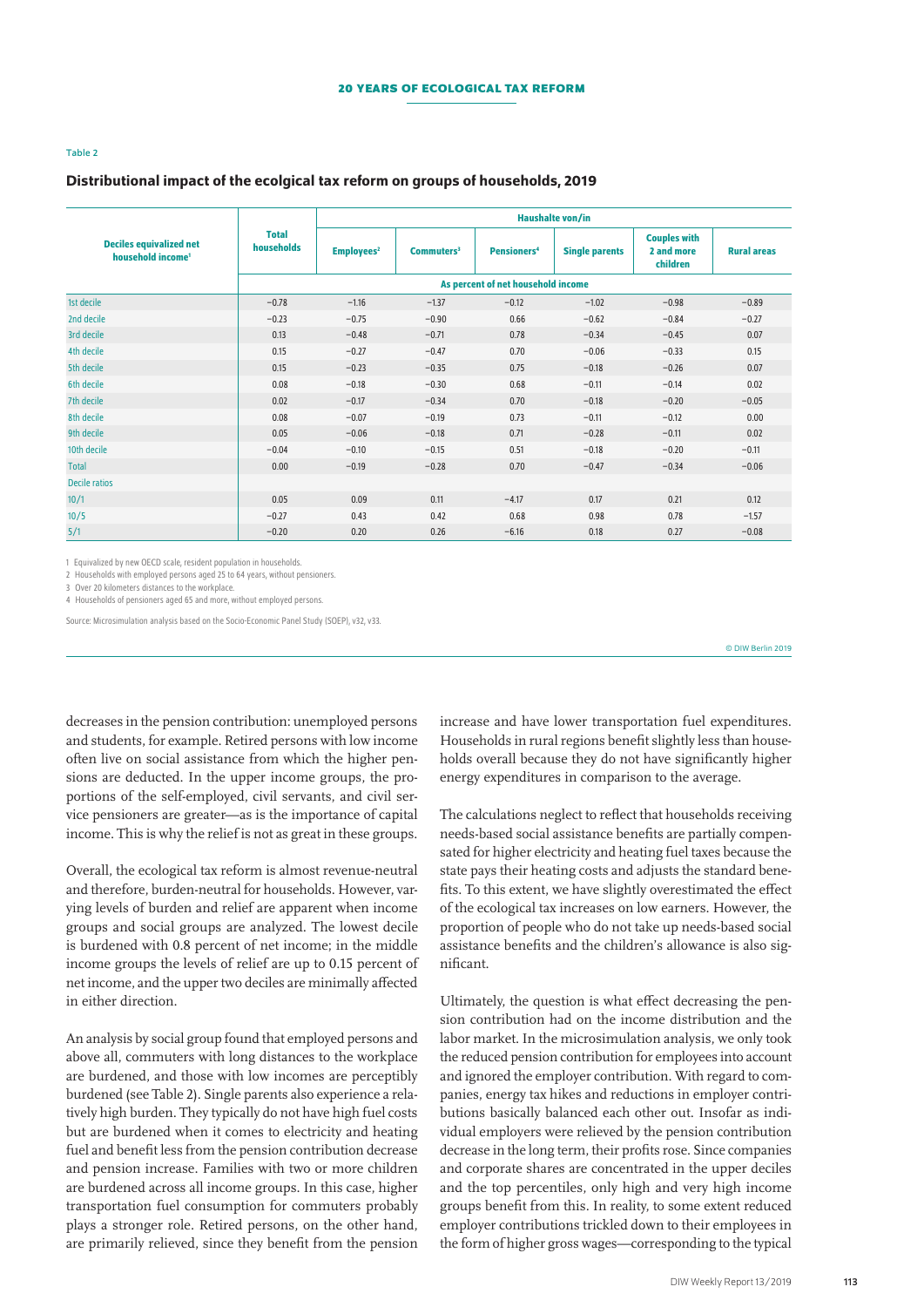assumption of the long-term effective burden (incidence) of the employer contribution. In this case, employees and pensioners—particularly those in the middle income groups benefited somewhat more than indicated in the present study.

In accordance with the relevant consensus estimates and rules of thumb,<sup>14</sup> the pension contribution decrease may have created up to 150,000 full-time jobs. This is surely just a small contribution to the "employment miracle" of the past decade. Since 2005, the number of employees has risen by six million, and the number of employees who contribute to the social insurance system has risen by a solid seven million.

## Conclusion: the ecological tax reform was better than reputed and should be developed further

Germany's ecological tax reform was an abiding environmental and financial policy innovation of the 1990s. Its implementation by the Red-Green federal government as of 1999 was inadequate with regard to environmental and climate policy but was quite successful in fiscal and social policy. The revenues generated by the ecological tax were used to significantly lower the contribution rate to the statutory pension fund and increase pensions.

Due to the sharp energy price increases at the middle and end of the aughts, the ecological tax hikes were abandoned after 2003. Germany's energy and climate policies relied on the expansion of the European emissions trade and support for renewable energy. This sharply increased the price of electricity in the sectors without beneficial treatment. In transportation and heating, on the other hand, broad price incentives were no longer issued and at the same time, these areas were thought to hold great potential for energy savings. As for fiscal and social policy the reform was successful. Today, the ecological tax hikes still yield revenues of 20 billion euros or 0.6 percent of GDP. Due to the higher level of federal funding for statutory pension funds, the contribution rate to the statutory pension fund is 1.2 percentage points lower and pensions 1.5 percent higher than they would have been without the extra funding.

Above all, the households of employees and retired persons who receive benefits from the statutory pension fund with medium incomes are the beneficiaries. Civil servants, pensioners, and self-employed persons have not experienced relief. This can be explained by the assumption of "extraneous benefits," which have primarily been financed by pension contributors and retired persons. However, the reform led to certain hardships for households with low incomes. And higher taxes on gasoline and diesel burden commuters with long distances to their workplaces.

Currently, an appreciable carbon tax is being proposed as a way of setting up policy guidelines for the energy consumption areas that are not subject to emissions trading—above all, heating and transportation. In order to relieve households with low incomes, lowering the electricity tax and EEG surcharge or returning tax revenues as a uniform sum per person or household (ecobonus, climate bonus, carbon dividend) are under debate in Germany.<sup>15</sup> They would provide significantly more relief to low-income households than decreasing social security contributions or taxes would. The self-employed, pensioners, single parents, and families with several children would also reap greater benefits.

Hermann Buslei is a research associate in the public economic department at DIW Berlin | hbuslei@diw.de

 $IFL$ : H23, H55, D31

DIW Berlin | [sbach@diw.de](mailto:sbach%40diw.de?subject=)

Keywords: Ecological tax reform, pension reform, redistribution

Michelle Harnisch is a research assistant in the public economic department

**15** Ottmar Edenhofer and Christoph M. Schmidt, "Eckpunkte einer CO<sub>2</sub>-Preisreform. Gemeinsamer Vorschlag von Ottmar Edenhofer (PIK/MCC) und Christoph M. Schmidt (RWI)," *RWI Position* no.72 (2018) (in German; [available online\)](http://www.rwi-essen.de/media/content/pages/publikationen/rwi-positionen/pos_072_eckpunkte_einer_co2-preisreform.pdf); and Economists' Statement on Carbon Dividends. Bipartisan agreement on

how to combat climate change, (*Wall Street Journal*, Jan. 17, 2019) [\(available online\)](https://www.clcouncil.org/media/EconomistsStatement.pdf).

at DIW Berlin | [mharnisch@diw.de](mailto:mharnisch%40diw.de?subject=)

Niklas Isaak is a research assistant in the public economic department at DIW Berlin | [nisaak@diw.de](mailto:nisaak%40diw.de?subject=)

**<sup>14</sup>** Olivier Bargain, Kristian Orsini, and Andreas Peichl, "Comparing Labor Supply Elasticities in Europe and the United States: New Results," *Journal of Human Resources*, 49 (2014): 723–838.

Stefan Bach is a research associate in the public economic department at